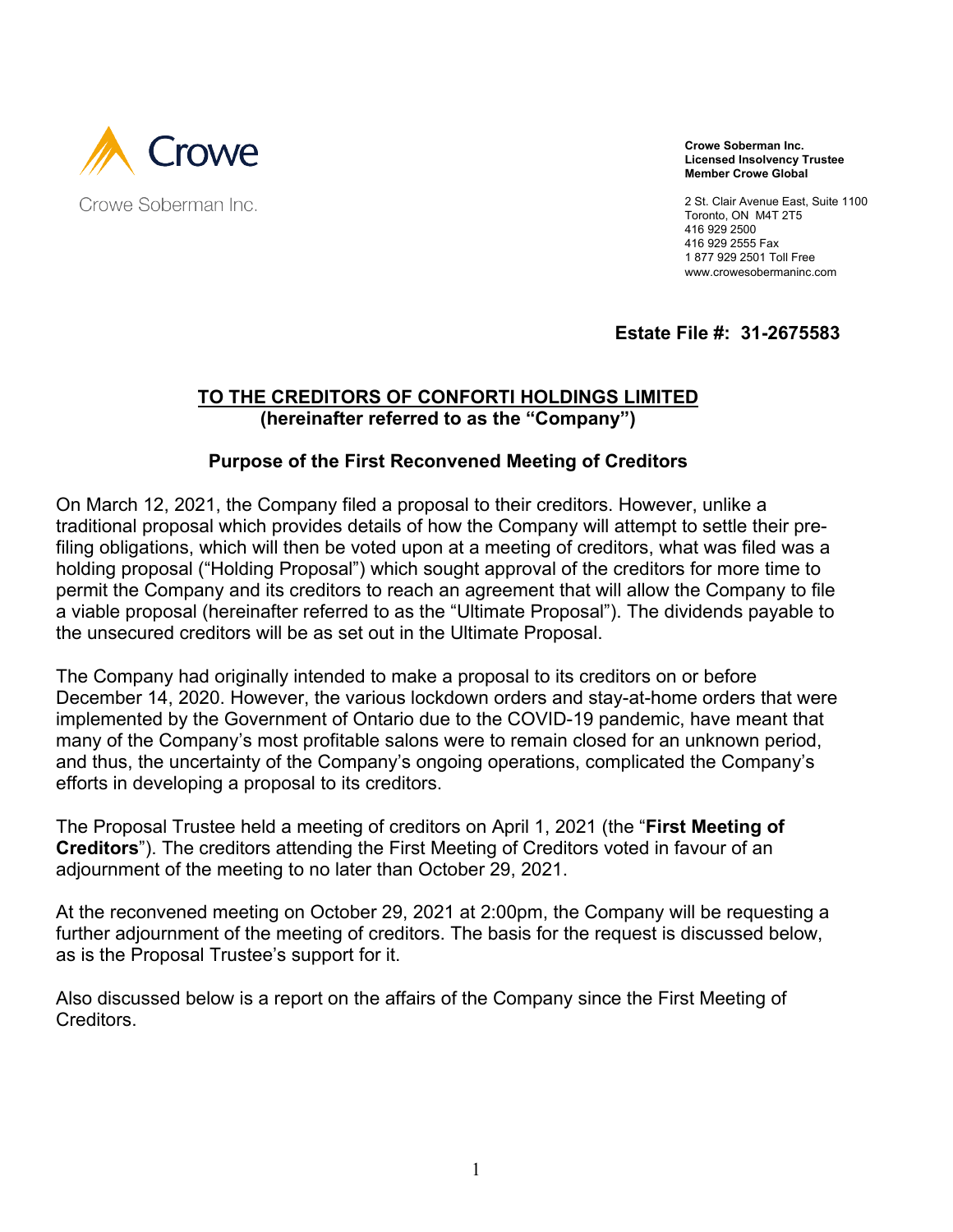# **STALKING HORSE SALE PROCESS**

Since the First Meeting of Creditors, the Company was engaged in a court-approved Stalking Horse Sale Process ("**Sale Process**") that was conducted by the Proposal Trustee. The purpose of the Sale Process was to monetize the real estate owned by the Company, located at 7755 Warden Avenue, Unit 2, Markham, Ontario (the "**Property**"). The Sale Process both ensured a minimum reasonable realization from the Stalking Horse Bidder via the Stalking Horse Asset Purchase Agreement ("**APA**"), and it allowed the market to either confirm the reasonableness of the APA or generate higher offers.

The Stalking Horse Bidder ("**Cicaplus Ltd**.") is related to the Company and the Stalking Horse APA's consideration was \$3,531,350 consisting of a \$100,000 cash deposit and an assumption of \$3,431,350 in secured debt owing by the Company to (i) Antonio Conforti, the co-owner and principal of the Company (the "**Antonio Conforti Secured Debt**") and (ii) Beauty Experts Inc. ("**BEI**"), a company owned by Mr. Conforti (the "**BEI Secured Debt**").

On July 15, 2021, the Proposal Trustee held an auction in connection with the Sale Process. At the conclusion of the auction, Cicaplus Ltd. was the Successful Bidder, having submitted the highest bid at a consideration of \$6,200,000 which is \$2,668,650 higher than that of the initial Stalking Horse APA. The consideration of \$6,200,000 was a combination of the following:

- I. \$100,000 cash deposit which was paid to the Proposal Trustee upon acceptance of the Stalking Horse APA;
- II. an assumption of:
	- i. the Antonio Conforti Secured Debt totaling \$1,931,350; and
	- ii. the BEI Secured Debt totaling \$1,500,000; and
- III. and a further \$2,668,650 payable in cash to the Proposal Trustee.

Full details of the Sale Process were included in the fifth report of the Proposal Trustee dated August 13, 2021 and are not repeated herein. All of the Proposal Trustee's prior reports are available at [\[https://www.crowe.com/ca/crowesoberman/insolvency-engagements/conforti](https://www.crowe.com/ca/crowesoberman/insolvency-engagements/conforti-holdings-limited)[holdings-limited\]](https://www.crowe.com/ca/crowesoberman/insolvency-engagements/conforti-holdings-limited)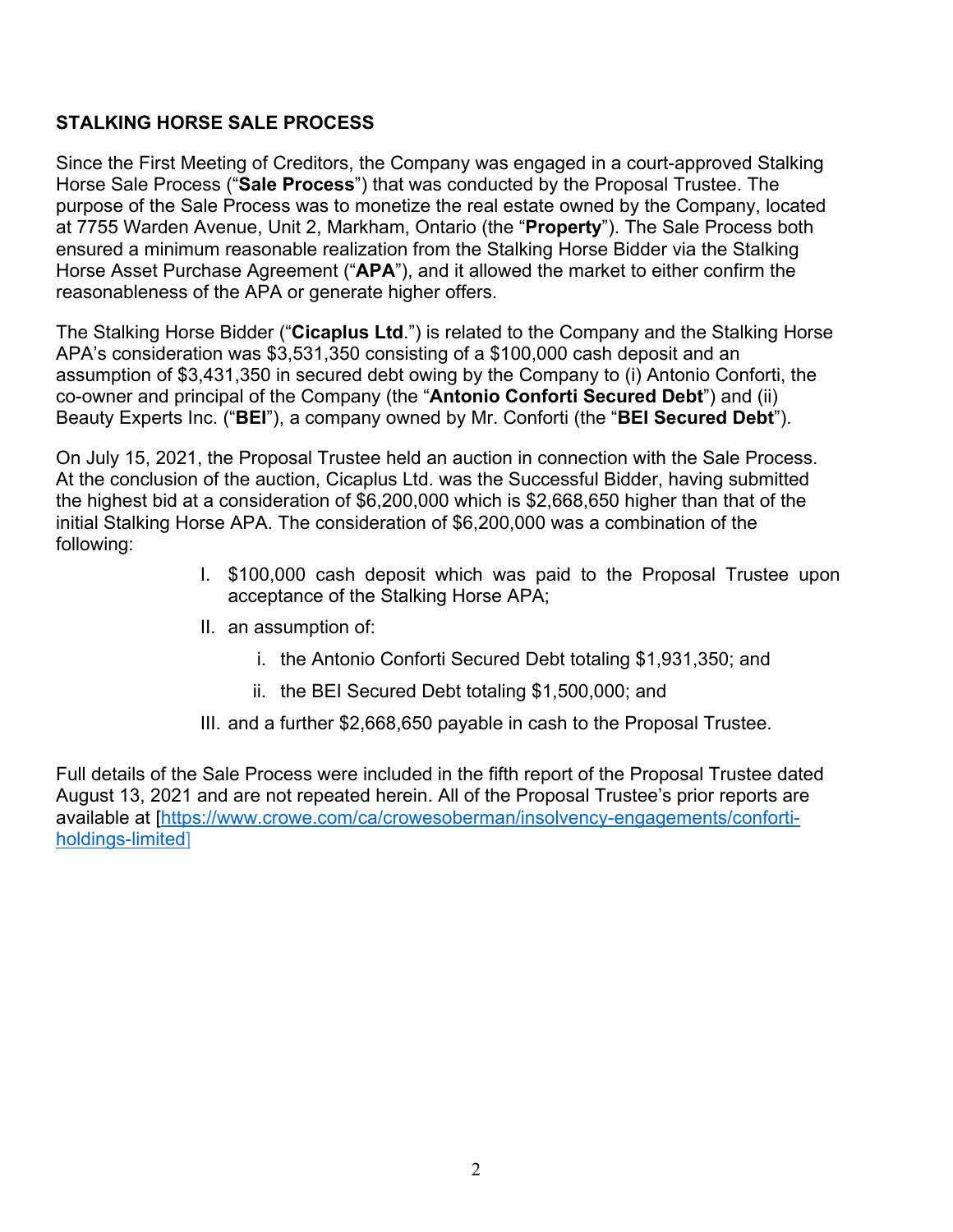# **ACCOUNTING RE THE SALE OF THE PROPERTY**

In order to attempt to protect the interests of creditors, the Proposal Trustee received the net proceeds of disposition of the Property when it closed on September 17, 2021. The following summarizes what was received:

 $\Phi$ 

|                                                                                                                                            | ັ                                     |
|--------------------------------------------------------------------------------------------------------------------------------------------|---------------------------------------|
| Cash received by the Proposal Trustee on disposition of the Property                                                                       | 2,768,650                             |
| Less: Costs of disposition<br>Commission payable (Note 1)<br><b>HST</b> on commission<br>Estimated corporate taxes on disposition (Note 2) | (248,000)<br>(32, 240)<br>(1,540,000) |
| Estimated net proceeds                                                                                                                     | 948,410                               |

Notes:

- 1 Commission has not yet been paid as it's being disputed by the Company.
- 2 Corporate taxes on the disposition of the Property have been estimated by the Company's accountant to be at the highest rate because it is considered a return on investment (passive income).

### **MOROCCANOIL, INC.**

On August 20, 2021, Moroccanoil, Inc. ("Moroccanoil"), a contingent creditor of the Company, delivered a motion record challenging the validity of the security in connection with the BEI Secured Debt (the "**Moroccanoil Motion**"). As previously noted, the assumption of the BEI Secured Debt by Cicaplus Ltd. satisfied \$1,500,000 of the consideration in respect of the Sale Process.

Moroccanoil and the Company agreed that Cicaplus Ltd. would deposit \$1,500,000 with its lawyers representing the amount of the BEI Secured Debt, in order to close the transaction for the Property. In the event it is determined that BEI's security is invalid, Cicaplus Ltd. would be required to pay those amounts to the Proposal Trustee as a term of the closing the transaction for the Property. This allowed for the sale approval and vesting order to be granted and approved by the court and the transaction for the Property to close, while allowing the Moroccanoil Motion to be scheduled and heard in an organized manner. The hearing date for the Moroccanoil motion has been scheduled for January 10, 2022 at 10:00am.

The Proposal Trustee will be reviewing the materials filed by each of Moroccanoil and the Company, and will take such further steps, including further review or reporting, as is necessary.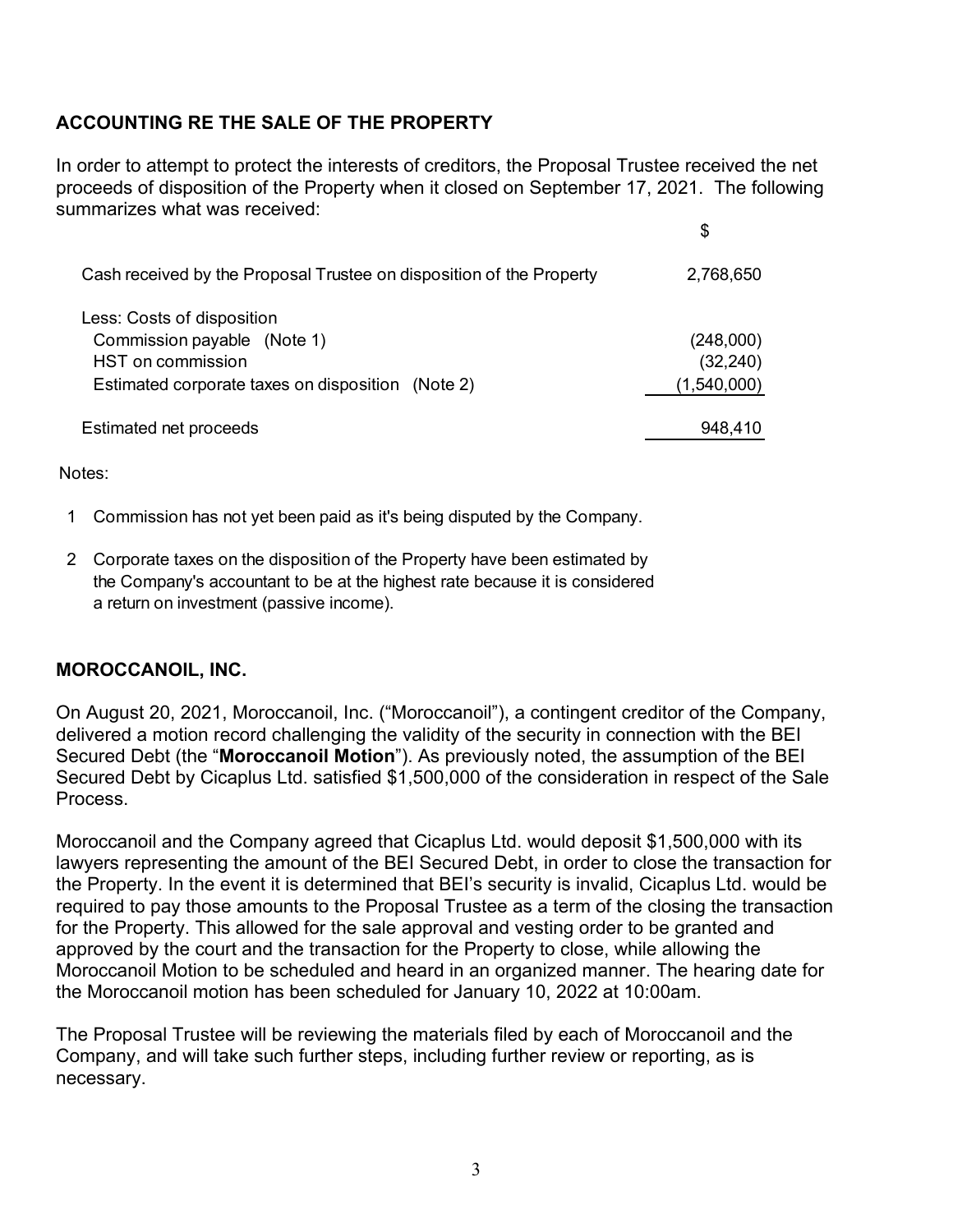## **THE COMPANY'S OPERATIONS**

At the present time, the Company has 36 locations, which have all been re-opened, however all locations are currently operating at limited capacity. Based on the cash flow projections that were prepared by the Company's management (the "**Cash Flow Projections**"), the Company's operations appear to be viable and are expecting to return to profitability within the coming months. We note that Mr. Conforti has reduced his monthly management fees by 50%. As well, we note that from December 2021 and onwards, the Company does not consider potential Government Subsidies in connection with the COVID-19 Pandemic that may or may not be received by the Company, and notwithstanding, are still expecting the Company's operations to return to profitability by around March 2022. The Cash Flow Projections are attached hereto as Appendix "A".

Between the time of the closing of the sale of the Property and the reconvened meeting of creditors on October 29, 2021, the Company reported to the Proposal Trustee that its cash flow would be negative such that it would require access to further funds for working capital. After review and discussion with the Company, the Proposal Trustee made a limited advance in the amount of \$350,000 on October 8, 2021, to the Company, from the sale proceeds being held by the Proposal Trustee. The Proposal Trustee did so in order to ensure the going concern nature of the Company, which is central to the planned proposal, and which appears to be of interest to the creditors based on voting and feedback received by the Proposal Trustee to date. The Proposal Trustee notes that cash flows of the Company, pursuant to the Cash Flow Projections are expected to be positive for the remainder of 2021.

If the creditors approve the adjournment of the meeting as requested, any further cash flow requirements of the Company during the further adjournment will be met by further advances by the Proposal Trustee from the proceeds of the sale of the Property.

### **GENERAL**

The Trustee will be calling a meeting of creditors on October 29, 2021 at 2:00 p.m. (the "**Creditors' Meeting**") and will recommend that the meeting be adjourned until an Ultimate Proposal may be filed by the Company.

The Company advises that

- 1. Ontario Government announced the lifting of restrictions on October 25, 2021, the date of this report. However, the Company will not be requiring customers to provide proof of vaccination at this time, because management believes that requiring proof of vaccination would result in an overall net loss of business. Therefore, the stores will maintain their capacity restrictions similar to prior to October 25, 2021;
- 2. Ontario Government continues to advise of possible further restrictions based on case counts;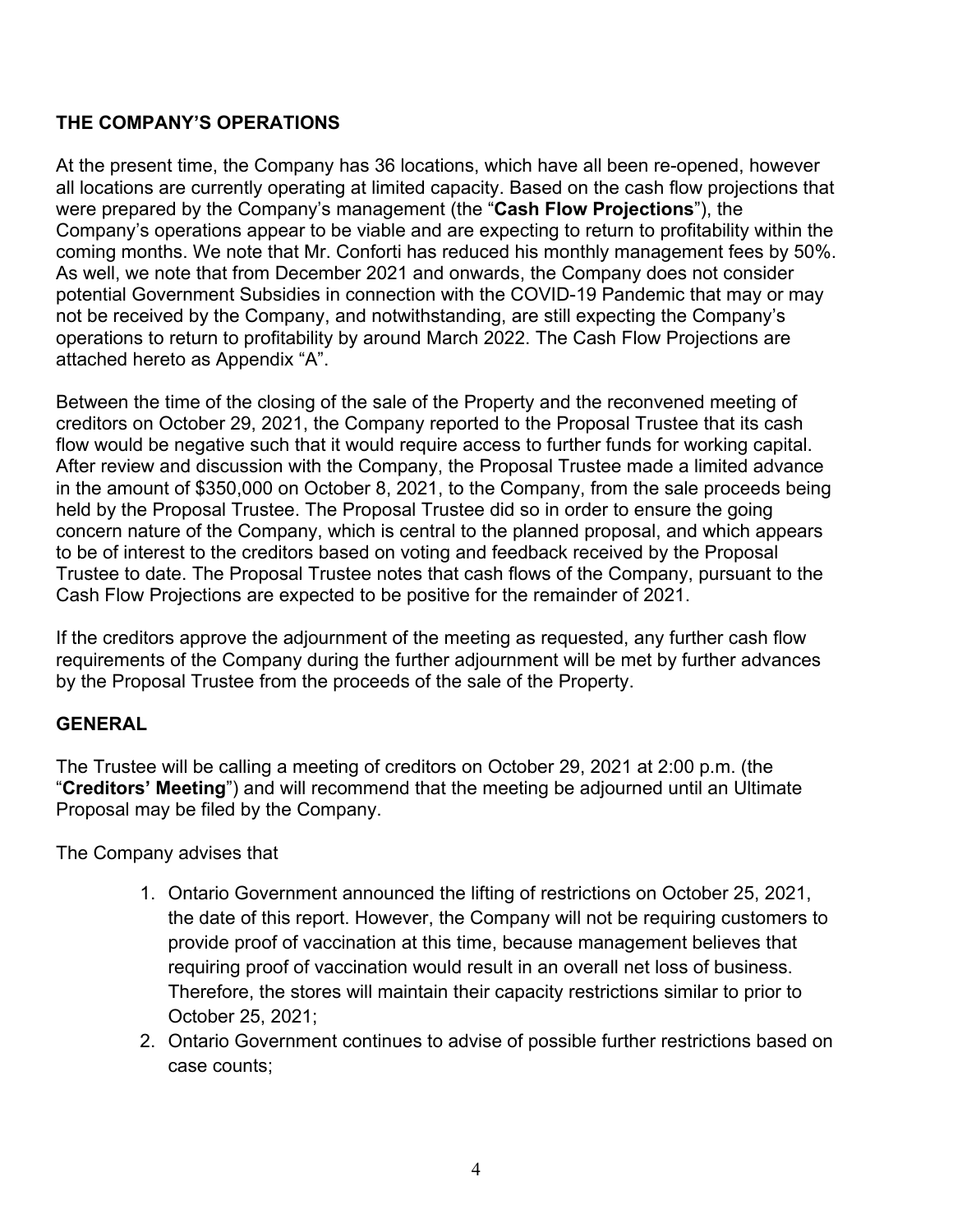3. Loss of hairstylists and customers over the past 17 months since the start of the Covid pandemic

As a result, the Company is of the view that a further adjournment is required so the Company can bring its operations to pre pandemic normalcy, or to otherwise stabilize sufficiently to permit the Company to make meaningful projections of its future income in order to fund part of a Proposal to Creditors.

The Trustee agrees with this assessment. Accordingly, the Trustee recommends to the creditors to vote in favour of adjourning the Creditors' Meeting until the Ultimate Proposal can be filed.

Should you have any questions in advance of the meeting, please contact Daniel Posner at 416-644-8447 or by email at Daniel.posner@crowesoberman.com.

Dated at Toronto, Ontario, this 25<sup>th</sup> day of October, 2021.

### **CROWE SOBERMAN INC.**

Licensed Insolvency Trustee Acting in re: the Proposal of Conforti Holdings Limited, a Company

Per: Hans Rizarri, LIT, CIRP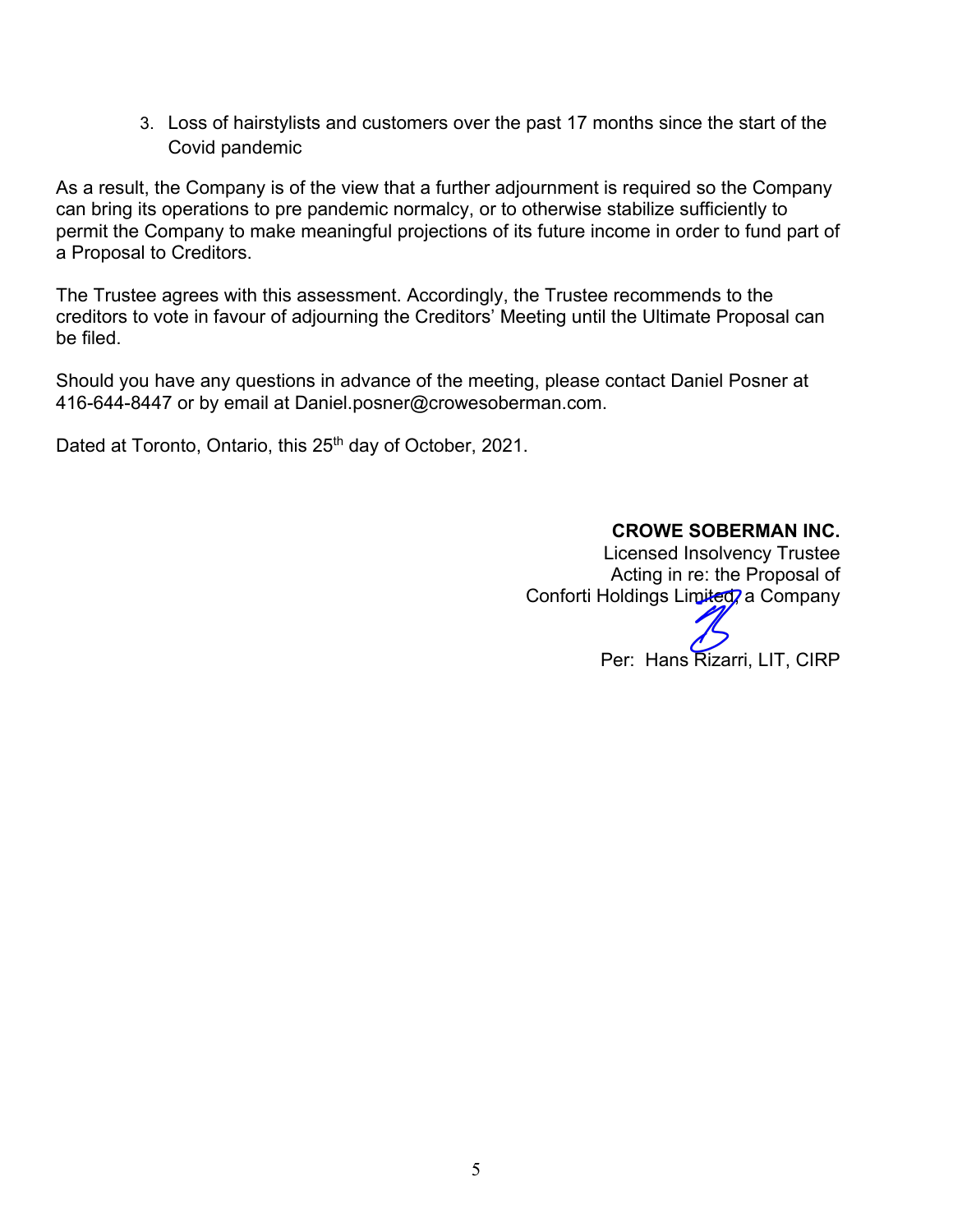# Appendix "A"